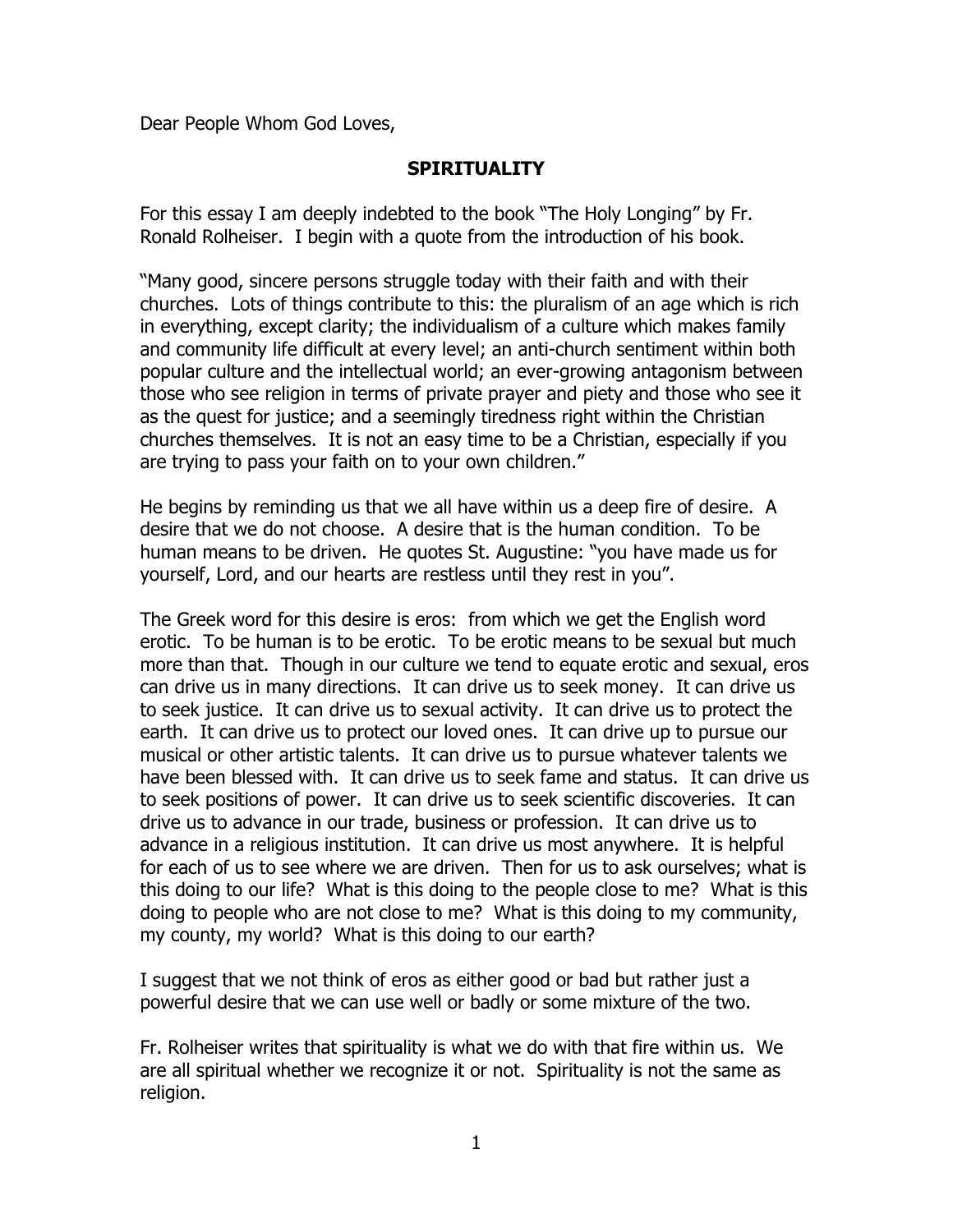When we channel the eros well we are made more whole. When we channel eros badly it tears us apart. When we are more whole we are a blessing to ourselves and others. When we are torn apart we are destructive to ourselves and others. Eros is like a bulldozer. A bulldozer may be used to shape the earth in a way that is beautiful and/or useful or it may be used to destroy everything in its path.

Fr. Rolheiser also makes the observation that we may direct our eros into all kinds of different paths so that we are torn apart. We become scattered and not whole. When our eros is that scattered we easily get into destructive behavior.

He writes that a saint is someone whose eros is directed toward God and the poor. To clarify this, I want us to reflect on "God" and "the poor". This will be my understanding of "God and the poor". He also writes of three very erotic women: Mother Teresa, Janis Joplin and Princess Dianna. We will look at that as well.

Who and what is God? What I write is the way that I imagine God. But it flows from our scripture that says that "God is love". Unfortunately there are parts of the Bible that are far removed from "God is love".

Since to be God is to be Love, all the choices that Love makes have to be loving. When we act lovingly we are choosing what we believe is truly in the best interest of the one we love. We are limited in our love and wisdom so what we do is not always in the best interest of the other person. Since God is infinite Love and Wisdom, God's choices will always be in our best interest.

Love (God) is always drawing us towards the goal of being loving, happy people – harmoniously related to each other and all of creation. We Christians believe that God is doing this through entering into humanity in Jesus and dwelling in us by the Holy Spirit.

When our eros is directed toward God it means that we are willing to be drawn into becoming God – like (Love-like). Then we are becoming what we are meant to be.

What does it mean for our eros to be directed to the poor? Instead of "the poor" I would rather use "those in need". I like that better because "poor" can often mean just those who are economically poor. I don't mean, however, to lessen our concern for those who don't have sufficient food, lack decent medical care and a decent place to live.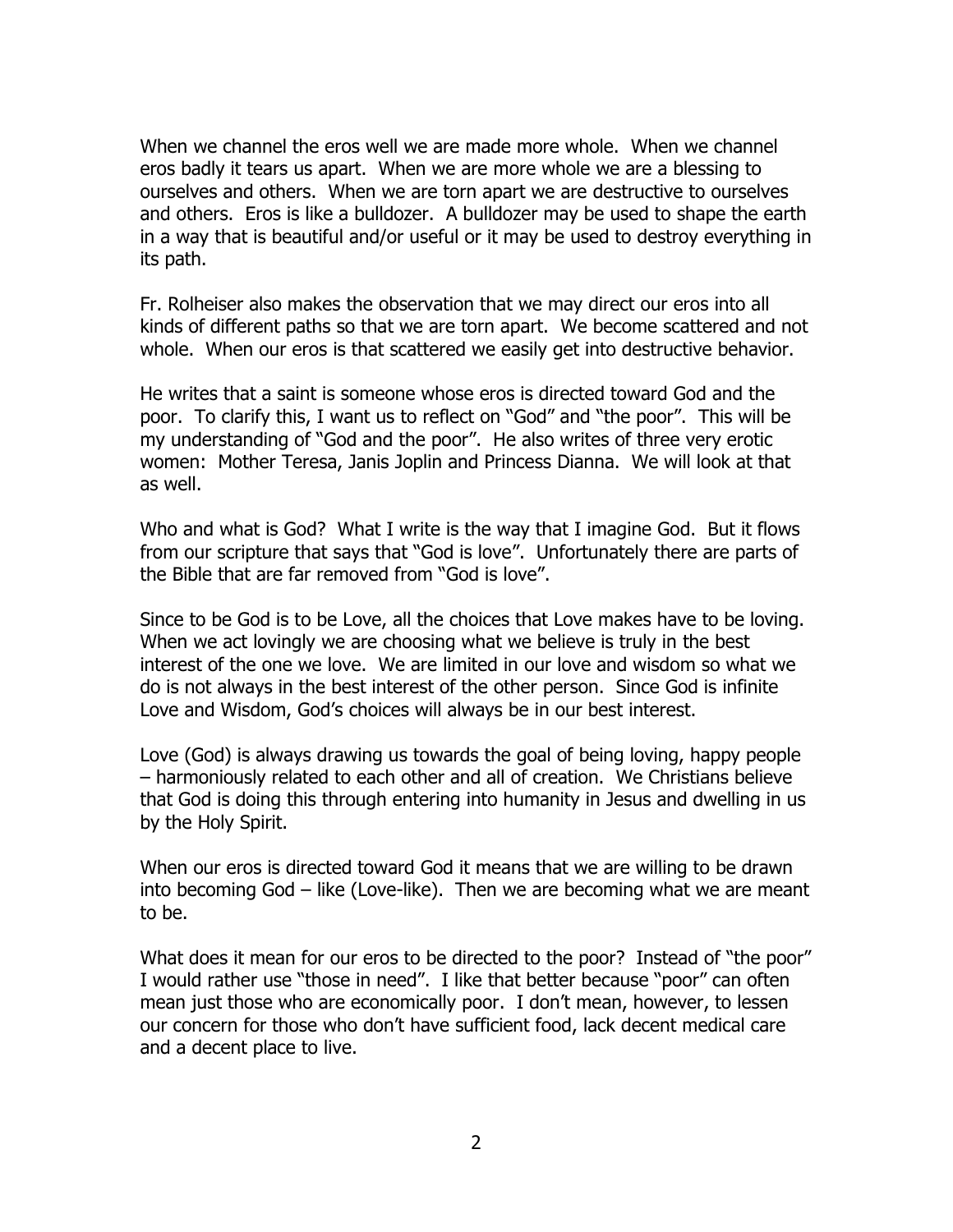I think that "those in need" include all of us. That means me too. It can mean those caught in addiction, those caught in pursuit of wealth, power, fame and status, those caught in sin, those caught in medical problems (physical, mental or emotional), those caught in isolation and loneliness, those caught in feeling superior to other people, those caught in feeling inferior to other people, those on the margins.

If we can see people as people in need, this will soften our hearts and draw us into deeper and broader love. Also we must remember that our help is loving, wise and not paternalistic. We are all fundamentally equal. We are all in the human boat.

I see that directing our eros toward God and toward "those in need" is all one and the same. I think that this is what Jesus meant when he told us to love God with everything within us and to love our neighbor as ourselves.

We now turn to the three erotic women:

Mother Teresa was not sexually active. She was erotic. She had fire in her belly. Fr. Rolheiser says that she was a dynamo of energy. She was disciplined. That means that her dynamic energy was channeled. It was channeled toward God and the poor. It wasn't spread in different directions. It was directed toward God and the poor. This is why she was considered a saint. Her spirituality was focused on "the one thing" God and the poor.

Janice Joplin, like Mother Teresa, was a woman of fiery energized strong eros. The difference is that her energy went in all directions. Fr. Rolhesier writes: "Unlike Mother Teresa, however, Janis could not will the one thing. She willed many things. Her great energy went out in all directions and eventually led to an early death. But those activities – a total giving over to creativity, performance, drugs, booze, sex, coupled with the neglect of normal rest – were her spirituality". She split open her humanness. She was not whole.

Princess Diana was also a person of strong erotic energy. This energy was split in two ways. Channeled into a luxurious jet setter life and to helping the poor. She was not whole. This split must have caused her much pain. She was not focused on "the one thing". Her focus on the poor made her like Mother Teresa. She was unlike Mother Teresa because she was not focused on "the one thing". She was like Janis Joplin in her focus on the high life. She was unlike Janis Joplin because she was also focused on the poor.

I guess that many of us, probably most of us, are somewhat of a mixture like Princess Diana. Our lives and our will are not focused on "the one thing" only. We are focused on other things as well.